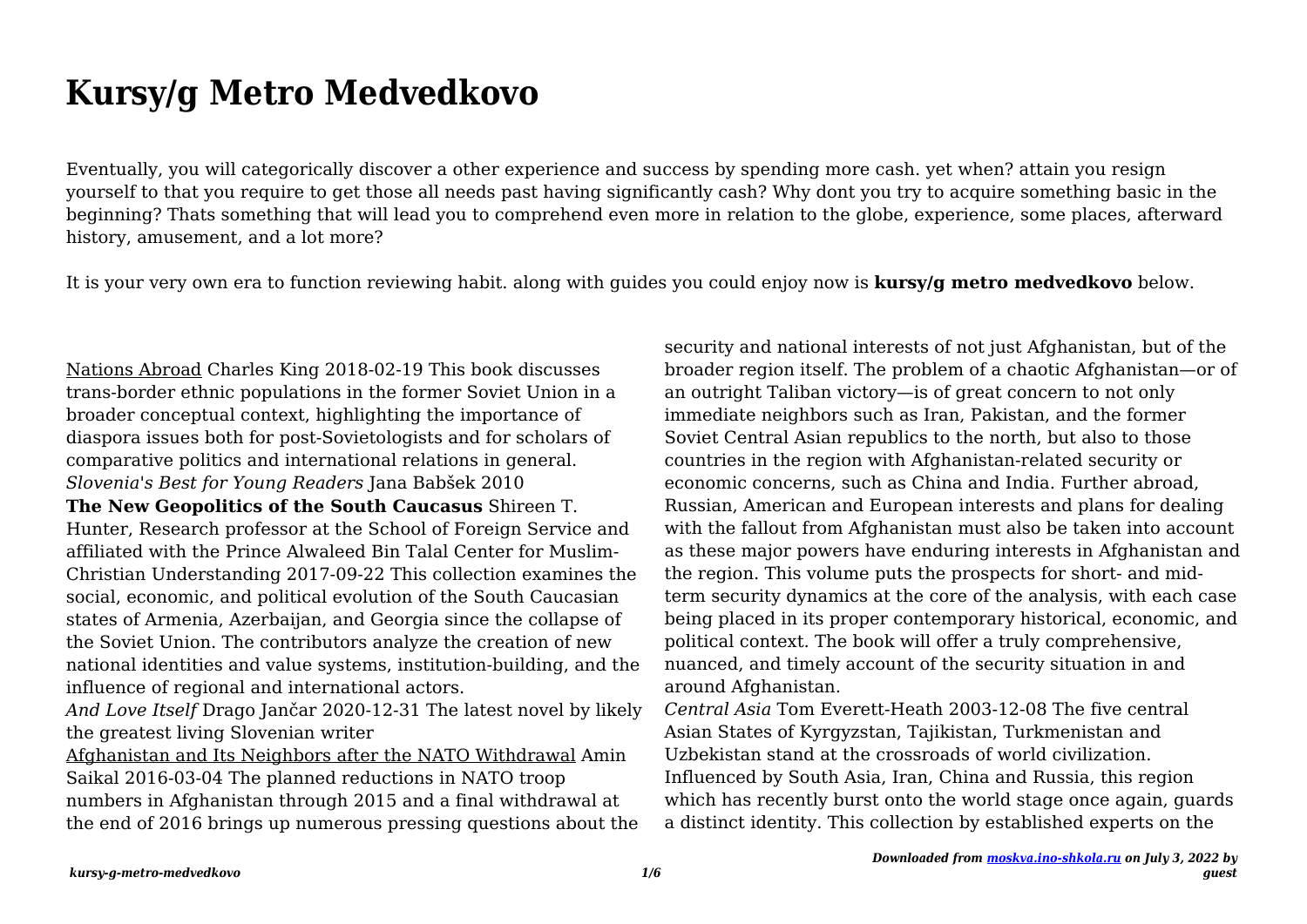area covers the dramatic Soviet interventions of the early twentieth century, and details the role of ethnicity and the contribution made by Islamic impulses in the process of building the modern nation states.

Women, Islam, and Identity Svetlana Peshkova 2014-11-25 This pioneering ethnographic work centers on the dynamics of female authority within the religious life of a conservative Muslim community in the Fergana Valley of Uzbekistan. Peshkova draws upon several years of field research to chronicle the daily lives of women religious leaders, known as otinchalar, and the ways in which they exert a powerful influence in the religious life of the community. In this gender-segregated society, the Muslim women leaders have staked out a vibrant space in which they counsel and assist the women in their specific religious needs. Peshkova finds that otinchalar's religious leadership filters into other areas of society, producing social changes beyond the ritual realm and challenging stereotypical definitions of what it means to be a Muslim woman. Weaving together the stories of individuals' daily lives with her own journey to and from post-Soviet Central Asia, Peshkova provides a rich analysis of identity formation in Uzbekistan. She presents readers with a nuanced portrait of religion and social change that starts with an individual informed but not determined by the sociohistoric context of the region. *Fantasies* Edward Adams 2019-12-26 Discover 9 very exciting true erotic stories.These are true stories that we got from different people for you.

Walking the Lake District Fells - Keswick Mark Richards 2020-11-24 This guide describes ascents of 30 Lake District fells that can be climbed from Keswick, the Whinlatter Pass, Bassenthwaite, Hesket Newmarket, Mungrisdale and Threlkeld. The giants of the region Skiddaw and Blencathra need little introduction, their myriad routes attracting many a visitor and promising fantastic far-reaching views. The summits to the north, however, are less frequented, offering probably the closest

experience to wilderness walking the Lakes has to offer, whereas to the west, the Whinlatter group present a sylvan alternative. Unlike other guidebooks which describe a single or limited number of routes to a particular destination, the aim of the Walking the Lake District Fells series is to offer all the options. These are presented as numbered sections which can be combined to create infinite possibilities - from simple ascents to longer ridge routes. You'll find the classics and popular routes alongside less traditional alternatives perfect for the wandering spirit. The series gives you both the freedom to devise your own routes and the information to make informed decisions, thanks to the clear descriptions of the routes, terrain, hazards, interesting features and safe descent paths should the weather close in. Also included are a handful of classic ridge routes for longer fell days. Mark Richards' inimitable text is complemented by HARVEY mapping and the author's own beautiful sketch topos and panoramas. Perfect for keen hillwalkers and peak-baggers alike and ideal both for pre-planning and use on the hill, Walking the Lake District Fells is the new incarnation of the Fellranger series, which sees the volumes updated and trimmed to a more practical size. These true connoisseurs' guides are sure to inspire you to get out and explore the beautiful fells of Lakeland. For those collecting fell summits, a 'Fellrangers' hill list register can be found on the Long Distance Walkers Association website. **Uzbekistan on the Threshold of the Twenty-first Century** I. A. Karimov 1998 This new study by the President of Uzbekistan focuses on the country's special opportunities and challenges as it faces the 21st century. From the mid-19th century onwards, the people of Uzbekistan were under the yoke of Tsarist Russia, and later under the yoke of the Soviet Communist Empire, which made this land of unique natural and mineral resources a mere raw-material appendix. Fortunately, Uzbekistan has a huge potential for the establishment and successful development of foreign economic relations for an active participation in global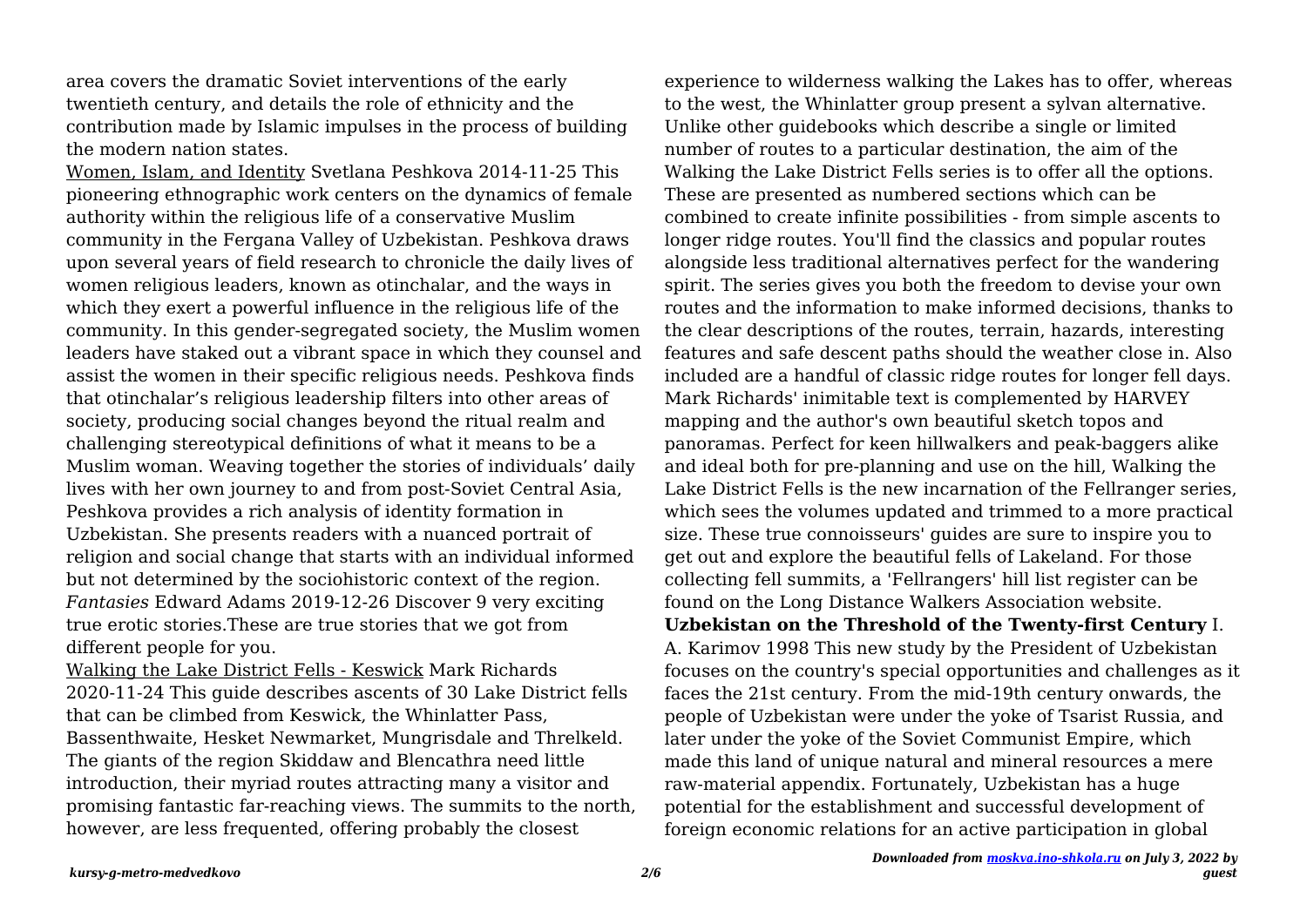economic relations. One of these potentials lies in the specific geostrategic situation of the country, which can be a bridge between the West and East. Other potentials are the valuable and needed mineral resources, the agricultural products and the advance economic, manufacturing and social infrastructure.

## **Moneylove** Jerry Gillies 1983-09

*A Boy and a House* Maja Kastelic 2018-09-11 What will the little boy find at the top of the stairs?

*Nationalism in Central Asia* Nick Megoran 2017-09-29 Nick Megoran explores the process of building independent nationstates in post-Soviet Central Asia through the lens of the disputed border territory between Uzbekistan and Kyrgyzstan. In his rich "biography" of the boundary, he employs a combination of political, cultural, historical, ethnographic, and geographic frames to shed new light on nation-building process in this volatile and geopolitically significant region. Megoran draws on twenty years of extensive research in the borderlands via interviews, observations, participation, and newspaper analysis. He considers the problems of nationalist discourse versus local vernacular, elite struggles versus borderland solidarities, boundary delimitation versus everyday experience, border control versus resistance, and mass violence in 2010, all of which have exacerbated territorial anxieties. Megoran also revisits theories of causation, such as the loss of Soviet control, poorly defined boundaries, natural resource disputes, and historic ethnic clashes, to show that while these all contribute to heightened tensions, political actors and their agendas have clearly driven territorial aspirations and are the overriding source of conflict. As this compelling case study shows, the boundaries of the The Ferghana Valley put in succinct focus larger global and moral questions of what defines a good border.

**Under Solomon's Throne** Morgan Y. Liu 2012 Morgan Y. Liu provides a rare ground-level analysis of post-Soviet Central Asia's social and political paradoxes by focusing on an urban ethnic

community: the Uzbeks in Osh, Kyrgyzstan, who have maintained visions of societal renewal throughout economic upheaval, political discrimination, and massive violence. This study examines the culturally specific ways that Osh Uzbeks are making sense of their post-Soviet dilemmas. These practices reveal deep connections with Soviet and Islamic sensibilities and with everyday acts of dwelling in urban neighborhoods. Osh Uzbeks engage the spaces of their city to shape their orientations relative to the wider world, postsocialist transformations, Islamic piety, moral personhood, and effective leadership. Gärtner Aus Leidenschaft Garten Notizbuch 2019-12-23 Schönes Geschenk für Gartenfreunde, Hobby-Gärtner und Berufsgärtner! Produktinformationen: sehr gute Papierqualit: 90g/m2 edle Farbgestaltung der Seiten in Creme 6 x 9 Zoll, 120 Seiten, Kalender für 2020 Beschreibung: Dieser Gartenplaner ist der perfekte Organizer für das nächste Gartenjahr! Auf 120 frei zu gestaltenden Seiten kannst du deine Bepflanzung, die Aussaat oder den Einkauf der Saisonpflanzen genau planen. Mit dem liebevoll gestalteten Garten-Cover sorgst du für ein Lächeln bei jedem Naturliebhaber! Du suchst ein Geschenk für einen Freund, deinen Bruder, Papa, Opa, deine Mama, Oma, Schwester oder Freundin, die es liebt im Garten zu sein? Dieses Notizbuch ist die perfekte Geschenkidee zum Geburtstag oder Weihnachten für Gärtner! Die handliche Größe, das angenehme Softcover und das geringe Gewicht macht den Planer zu einem optimalen Begleiter, der immer griffbereit in deiner Tasche auf die nächste Gartenplanung wartet! Individuelles Geschenk für Gartenliebhaber MIT NUR EINEM KLICK IM WARENKORB **The Elder Son** Aleksandr Vampilov 1996 This work sets out the broad guidelines for effective strategic planning. It investigates key features necessary for success and provides suggestions for the development of a strategic plan that is relevant for the individual school.

*The New Central Asia* Emilian Kavalski 2010 This book focuses on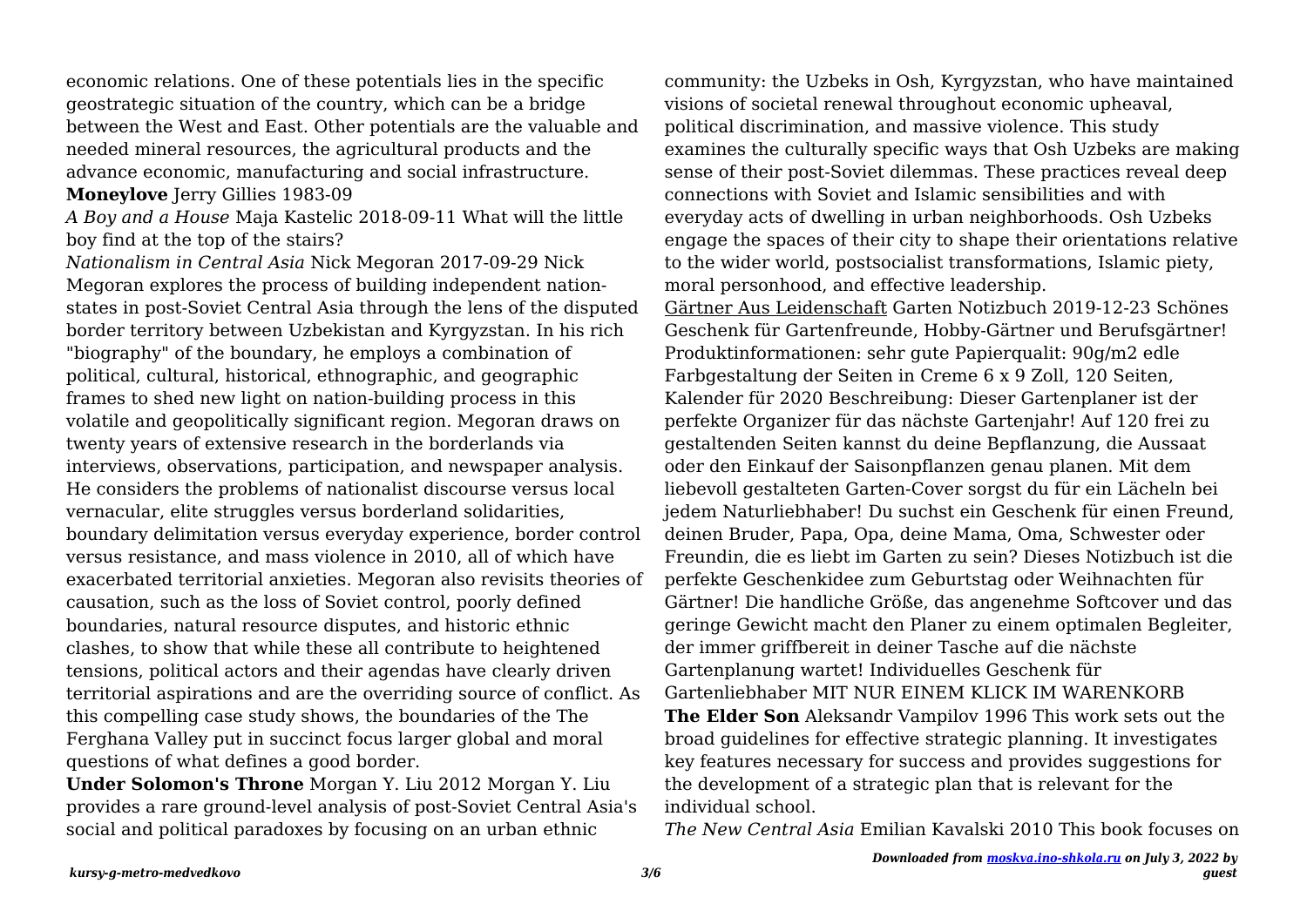Central Asia's place in world affairs and how international politics of state-building has affected the Asian region, thus filling the gaps in ongoing discussions on the rise of Asia in global governance. It also attempts to generalize and contextualize the "Central Asian experience" and re-evaluate its comparative relevance, by explaining the complex dynamics of Central Asian politics through a detailed analysis of the effects of major international actors -- both international organizations as well as current and rising great powers.--Publisher's description.

**Russians Beyond Russia** Neil Melvin 1995 This work provides an examination of the political issues surrounding the fate of ethnic Russians who, since the beginning of 1992, have found themselves living in non-Russian nation-states. Analysis focuses on three areas: relations between expatriate Russian-speaking communities and their host populations; the impact of expatriate issues on Russian domestic politics, such as the sensitive issue of the Crimea; and the role of the new Russian diaspora in relations between the states of the former Soviet Union. Detailed case studies are provided of the development of a national identity within the Russian-speaking communities of five Soviet Republics: Estonia, Latvia, Moldova, Ukraine and Kazakhstan. **Uzbekistan** Annette Bohr 1998 The author analyzes the prospects for long-term stability in Uzbekistan, where an authoritarian system of rule has been firmly entrenched. Following an examination of political institutions and parties, she explores potential areas of instability, including ethnic and religious tensions, as well as the prolonged conflict in Tajikistan. Part two discusses Uzbekistan's principal foreign policy initiatives, concentrating on the young state's attempts to forge multilateral cooperation structures in order to counterbalance Russia's influence in the region.

**Weapons of the Wealthy** Scott B. Radnitz 2012-07-12 Mass mobilization is among the most dramatic and inspiring forces for political change. When ordinary citizens take to the streets in

large numbers, they can undermine and even topple undemocratic governments, as the recent wave of peaceful uprisings in several postcommunist states has shown. However, investigation into how protests are organized can sometimes reveal that the origins and purpose of "people power" are not as they appear on the surface. In particular, protest can be used as an instrument of elite actors to advance their own interests rather than those of the masses. Weapons of the Wealthy focuses on the region of post-Soviet Central Asia to investigate the causes of elite-led protest. In nondemocratic states, economic and political opportunities can give rise to elites who are independent of the regime, yet vulnerable to expropriation and harassment from above. In conditions of political uncertainty, elites have an incentive to cultivate support in local communities, which elites can then wield as a "weapon" against a predatory regime. Scott Radnitz builds on his in-depth fieldwork and analysis of the spatial distribution of protests to demonstrate how Kyrgyzstan's post-independence development laid the groundwork for elite-led mobilization, whereas Uzbekistan's did not. Elites often have the wherewithal and the motivation to trigger protests, as is borne out by Radnitz's more than one hundred interviews with those who participated in, observed, or avoided protests. Even Kyrgyzstan's 2005 "Tulip Revolution," which brought about the first peaceful change of power in Central Asia since independence, should be understood as a strategic action of elites rather than as an expression of the popular will. This interpretation helps account for the undemocratic nature of the successor government and the 2010 uprising that toppled it. It also serves as a warning for scholars to look critically at bottomup political change.

**The Origins of the Civil War in Tajikistan** Tim Epkenhans 2016-10-26 In May 1992 political and social tensions in the former Soviet Republic of Tajikistan escalated to a devastating civil war, which killed approximately 40,000-100,000 people and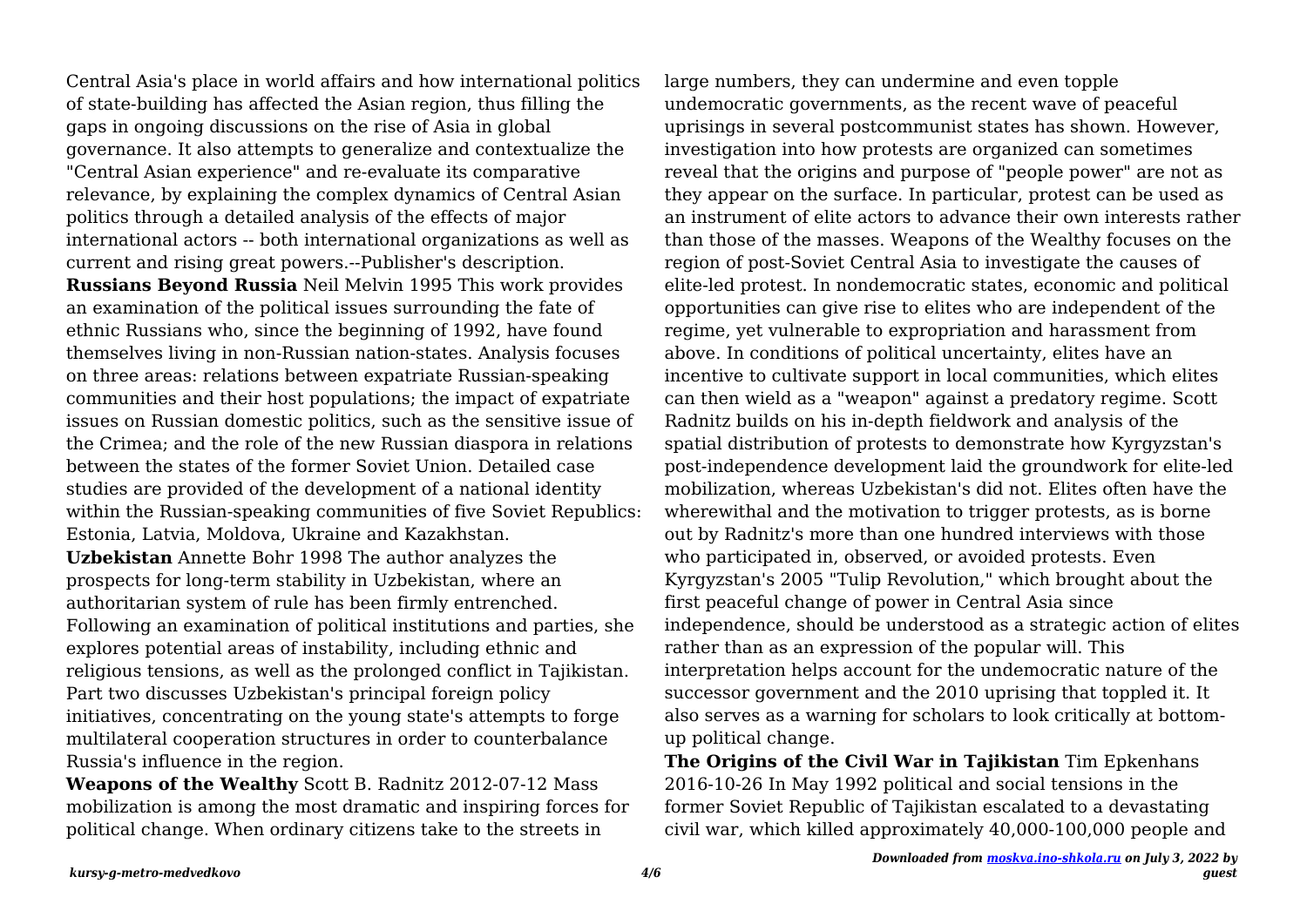displaced more than one million. The enormous challenge of the Soviet Union's disintegration compounded by inner-elite conflicts, ideological disputes and state failure triggered a downward spiral to one of the worst violent conflicts in the post-Soviet space. This book explains the causes of the Civil War in Tajikistan with a historical narrative recognizing long term structural causes of the conflict originating in the Soviet transformation of Central Asia since the 1920s as well as short-term causes triggered by Perestroika or Glasnost and the rapid dismantling of the Soviet Union. For the first time, a major publication on the Tajik Civil War addresses the many contested events, their sequences and how individuals and groups shaped the dynamics of events or responded to them. The book scrutinizes the role of regionalism, political Islam, masculinities and violent non-state actors in the momentous years between Perestroika and independence drawing on rich autobiographical accounts written by key actors of the unfolding conflict. Paired with complementary sources such as the media coverage and interviews, these autobiographies provide insights how Tajik politicians, field commanders and intellectuals perceived and rationalized the outbreak of the Civil War within the complex context of post-Soviet decolonization, Islamic revival and nationalist renaissance.

**Rewriting the Nation in Modern Kazakh Literature** Diana T. Kudaibergenova 2017-02-03 This interdisciplinary study is a comprehensive survey of cultural discourse and literary production in Kazakhstan. It examines the construction of national narratives before and after Soviet rule and argues that literature has held a central role in the creation of Kazakhstan's national identity.

**Kazakhstan in the Making** Marlene Laruelle 2016-11-21 This collection is a multidisciplinary examination of modern-day Kazakhstan. It analyzes the country's fast-changing national identity, the current regime's ongoing quest for popular support, relations between the Kazakh majority and the Russian-speaking

minorities, and various other issues.

*A Singular Plurality* José Falconi 2014-10-20 One of the most significant Central American artists to be recognized in the contemporary international scene in recent years, Guatemalan sculptor Dario Escobar has captivated audiences with his provocative work, as intense in its format and conceptual inquiry as it is irreverent in its novelty and humor. Escobar first gained recognition for his clever appropriation of everyday objects gilded in the manner of the Guatemalan baroque. He has since distinguished himself as an artist not only through this shrewd conflation of high- and low-brow culture, but, most critically, through his relentless artistic investigation of what it means, as a Guatemalan, to be âeoecontemporary.âe Whether through a strategic accumulation of seemingly ordinary objects, or their delicate re-contextualization in the gallery space, Escobar continually challenges us to reconsider our relation to the myriad of mass-produced objects that encroach on our daily experience and to reflect on our own place in the social, political, and economic systems that sustain this existence. In A Singular Plurality, essays by important international scholars, critics, and curators provide a critical account of how Escobarâe(tm)s irresistibly whimsical incisiveness effectively dismantled the hardened opposition between the cosmopolitan and the local, thus setting the stage for our present global cartography. **Eurasia's Shifting Geopolitical Tectonic Plates** Alexandros Petersen 2017-07-18 This collection features articles, short studies, and interviews by Alexandros Petersen (1984–2014) and constitutes a broad and prescient examination of Eurasian geopolitics. The author analyzes Western relations with the Caucasus and Central Asia, the expansion of Chinese influence, and Russia strategic interests.

**Integration in Energy and Transport** Alexandros Petersen 2016-06-16 The South Caucasus region has established itself as a corridor for transporting energy from Azerbaijan to Georgia,